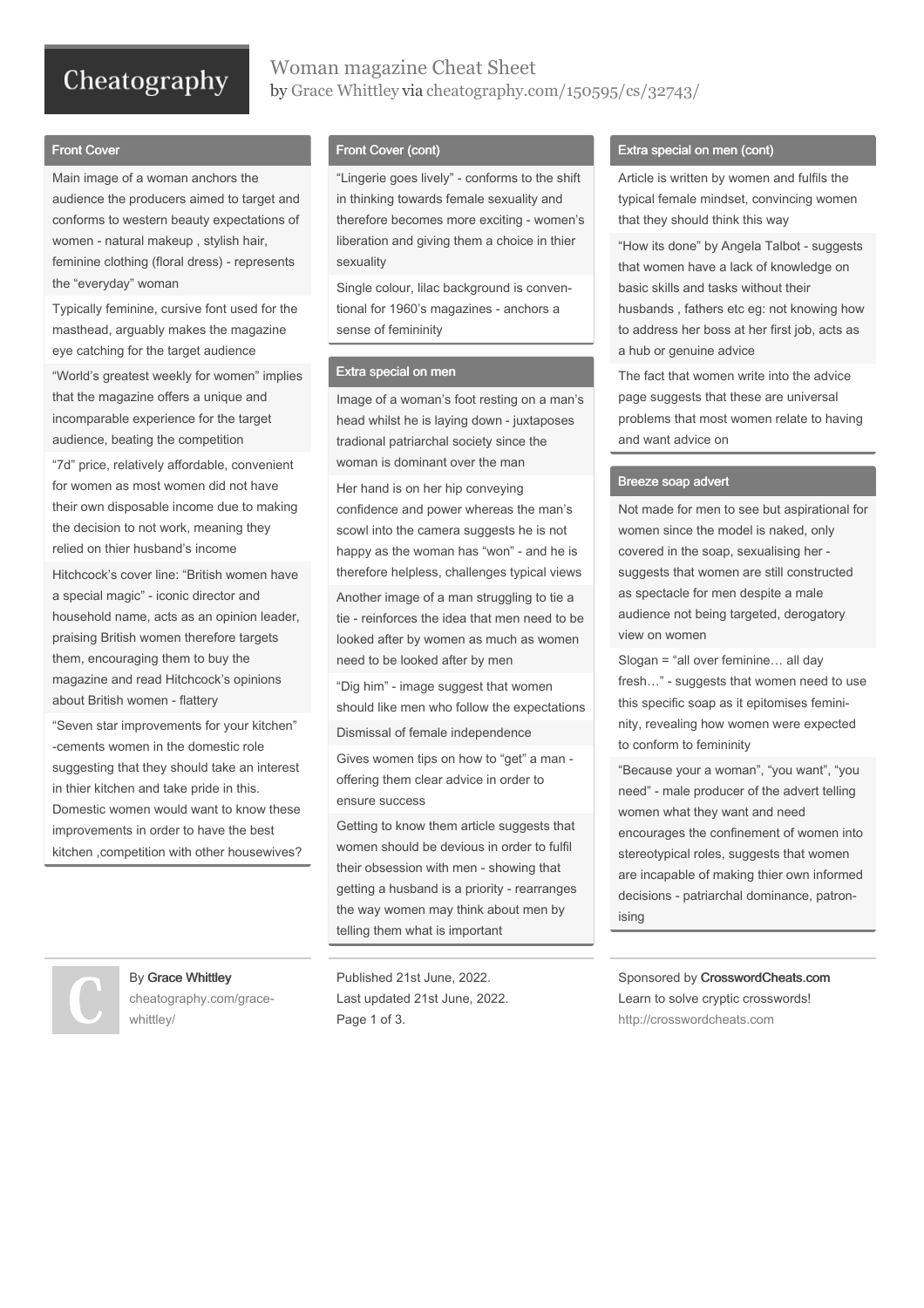# Cheatography

### Woman magazine Cheat Sheet by Grace [Whittley](http://www.cheatography.com/grace-whittley/) via [cheatography.com/150595/cs/32743/](http://www.cheatography.com/grace-whittley/cheat-sheets/woman-magazine)

#### Contents page

Contents and features is sectioned using blue shapes "American Diner" aesthetic reflects western culture and America's influence on the UK

Image of Jackie Kennedy epitomises the "ideal woman" as the former First Lady, meaning the female target audience may aspire to be like her

Audiences also get an insight to into celebrity life, gives a feeling of exclusivity and the power of gaining this exclusive information

"The long road back to happiness" - about the death of President Kennedy, targets audience who may have lost their partners during the world wars, creating a snese of relatability and a hub for advice

Sub-headings such as "no excuses", "film show" and "sized up" - discussing key ideas that can be linked together as the audience read the article, also suggests that the typical woman should be interested in these topics

Image of a woman and a child, reflects family-focused fashion and the expected role of women during the 1960's - mother and daughter wearing matching raincoats, also suggests that daughters are being shaped into the the same roles as thier mothers at an early age

Female editor = woman's voice reflecting women's voices, more relatable for women to read and can feel more of a connection to the content, makes the target audience feel understood

Same font used for the title "woman" throughout the whole magazine contracts a clear brand identity

#### By Grace Whittley

[cheatography.com/grace](http://www.cheatography.com/grace-whittley/)whittley/

A-level beauty

Headline is centred at the top of the page, blue font is used - eye catching and unconventional for a women's magazine, does not matcha typical feminine aesthetic Information is divided into a grid-like structure, organises the information so it is easy for women to read and understand, suggesting that women are not educated enough to read and understand complex articles - difference in education for men and women in the 1960's

Women can also score points based on which techniques and products they use in their makeup routines. It creates an intera‐ ctive element to the article, also encourages women to follow specific techniques,which limits individuality, gives a sense of fulfilment and competition, entertainment

Women who conform to western beauty standards are praised and those who don't are encouraged to do so

Use of images next to the show the article is like a tutorial, and shows women how to conform to westernised beauty ideals

Direct mode of address in the rhetorical question "are you an a-level beauty?" Also almost all of the women in the model photos are looking into the camera, creating an inclusive experience when reading the article

#### Max Factor Crème Puff advert

Costumes of characters are typical for the time - zeitgeist

Woman looks as if he works and is well dressed - professional yet beautiful was the goal for women who were entering the working world, beauty was still essential "beauty at a moment's notice"

Beauty at a moments notice" shows the changing of beauty products and how they became more portable for the working woman, so she could still prioritise beauty

The man looking at the woman - shows how women were desirable and finding a husband was still essential

O ffice scenery - women being included in the workplace where it is dominated by men shows the progression of society and women being accepted into work, yet she is more engrossed him her physical appearance over her work

#### Hitchcock Article:

Main image of Grace Kelly, who was a national icon, recognisable and therefore a star vehicle

4 snapshot style photos of Hitchcock intended to look like candid shots in order to create an informal tone, results in women feelings comfortable and appreciated. They are also atypical of famous stars, often reflected in a glamourised light and he is not constructed to look attractive to women, suggests his work creates his name and reputation rather than his looks. Plays emotions to seem comedia to audiences In the interview Hitchcock endorses working with Grace Kelly

Published 21st June, 2022. Last updated 21st June, 2022. Page 2 of 3.

Sponsored by CrosswordCheats.com Learn to solve cryptic crosswords! <http://crosswordcheats.com>